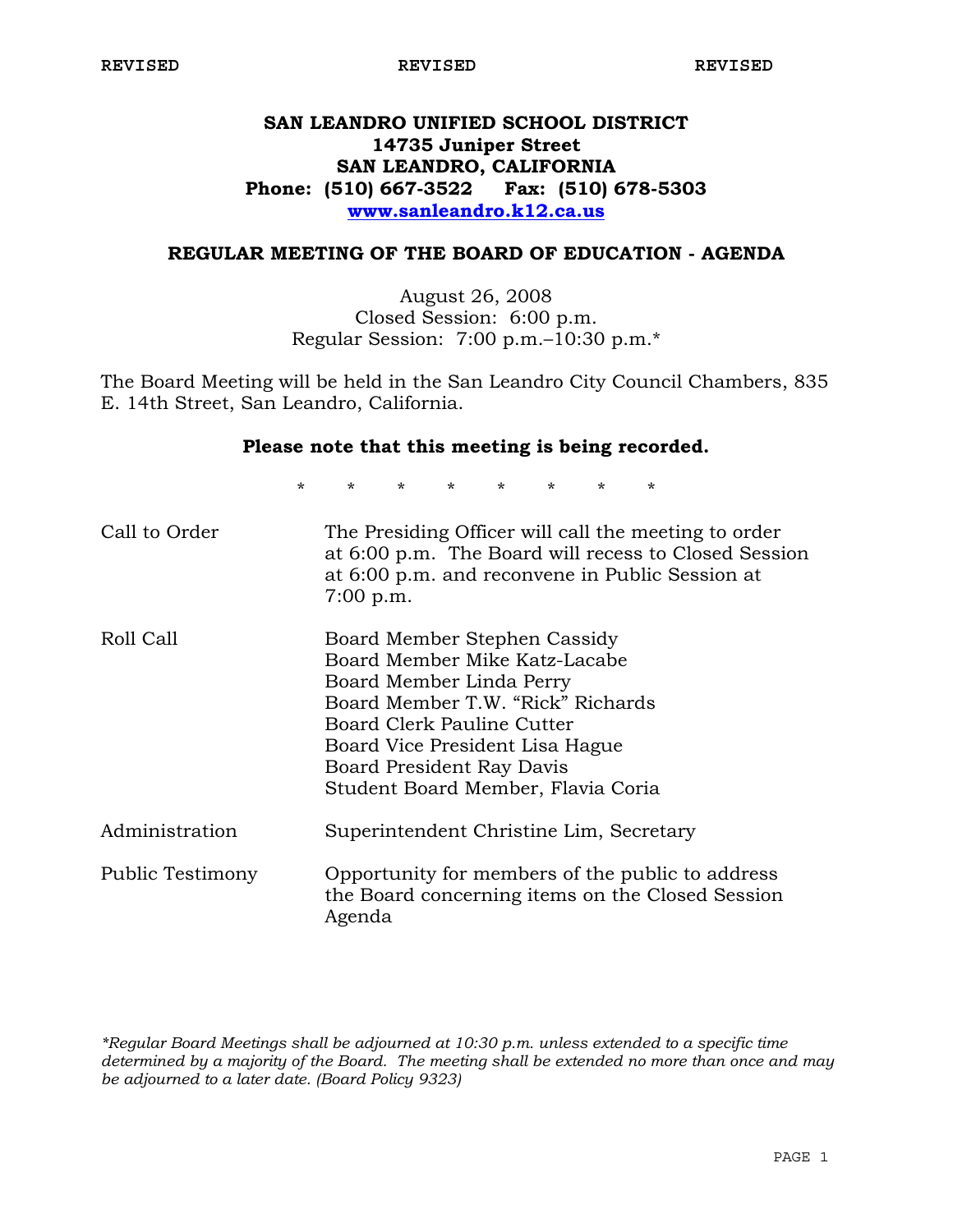Prior to the Public Session, the Board will meet in Closed Session pursuant to Education Code Sections 35146 and 48918(c), and Government Code Sections 54957, 54957.6, 54956.8, 54956.9, and 54956.

- a) Student Expulsions
- b) Public Employee Performance Evaluation, Title: Superintendent's Evaluation
- c) Public Employee Discipline/Dismissal/Release/Hiring
- d) Conference with Labor Negotiator
- e) Public Employee Appointment Title, Assistant Superintendent, Human Resources
- f) Conference with Real Property Negotiator
- g) Conference with Legal Counsel Existing Litigation
- h) Tort Claims 2 cases

| Report Closed<br>Session Action | Motion __________ Second __________ Vote ________     |                                                                                                                                                                                                                                                                                                                                                                                                                                                                                                                                                                                                                                                         |
|---------------------------------|-------------------------------------------------------|---------------------------------------------------------------------------------------------------------------------------------------------------------------------------------------------------------------------------------------------------------------------------------------------------------------------------------------------------------------------------------------------------------------------------------------------------------------------------------------------------------------------------------------------------------------------------------------------------------------------------------------------------------|
| Pledge of Allegiance            |                                                       |                                                                                                                                                                                                                                                                                                                                                                                                                                                                                                                                                                                                                                                         |
| Approve Agenda                  | Motion ___________ Second ____________ Vote _________ | Approve the Regular Meeting Agenda of August 26, 2008                                                                                                                                                                                                                                                                                                                                                                                                                                                                                                                                                                                                   |
| Legal Statement                 |                                                       | Members of the audience who wish to address the<br>Board are asked to complete the yellow card available at<br>the entrance and submit it to the Board's Administrative<br>Assistant. Speakers who have completed the card will be<br>called when the item is reached on the agenda or, for<br>non-agenda items, during the Public Testimony. Cards<br>are to be turned in before the item is reached on the<br>agenda. Please note that this meeting is being recorded.<br>State law prohibits the Board of Education from taking<br>any action on or discussing items that are not on the<br>posted agenda except to A) briefly respond to statements |
|                                 | 54954.2(a)                                            | made or questions posed by the public in attendance; B)<br>ask questions for clarification; C) provide a reference to a<br>staff member or other resource for factual information in<br>response to the inquiry; or D) ask a staff member to<br>report back on the matter at the next meeting and/or put<br>it on a future agenda. (Government Code Section                                                                                                                                                                                                                                                                                             |

## **PRESENTATIONS**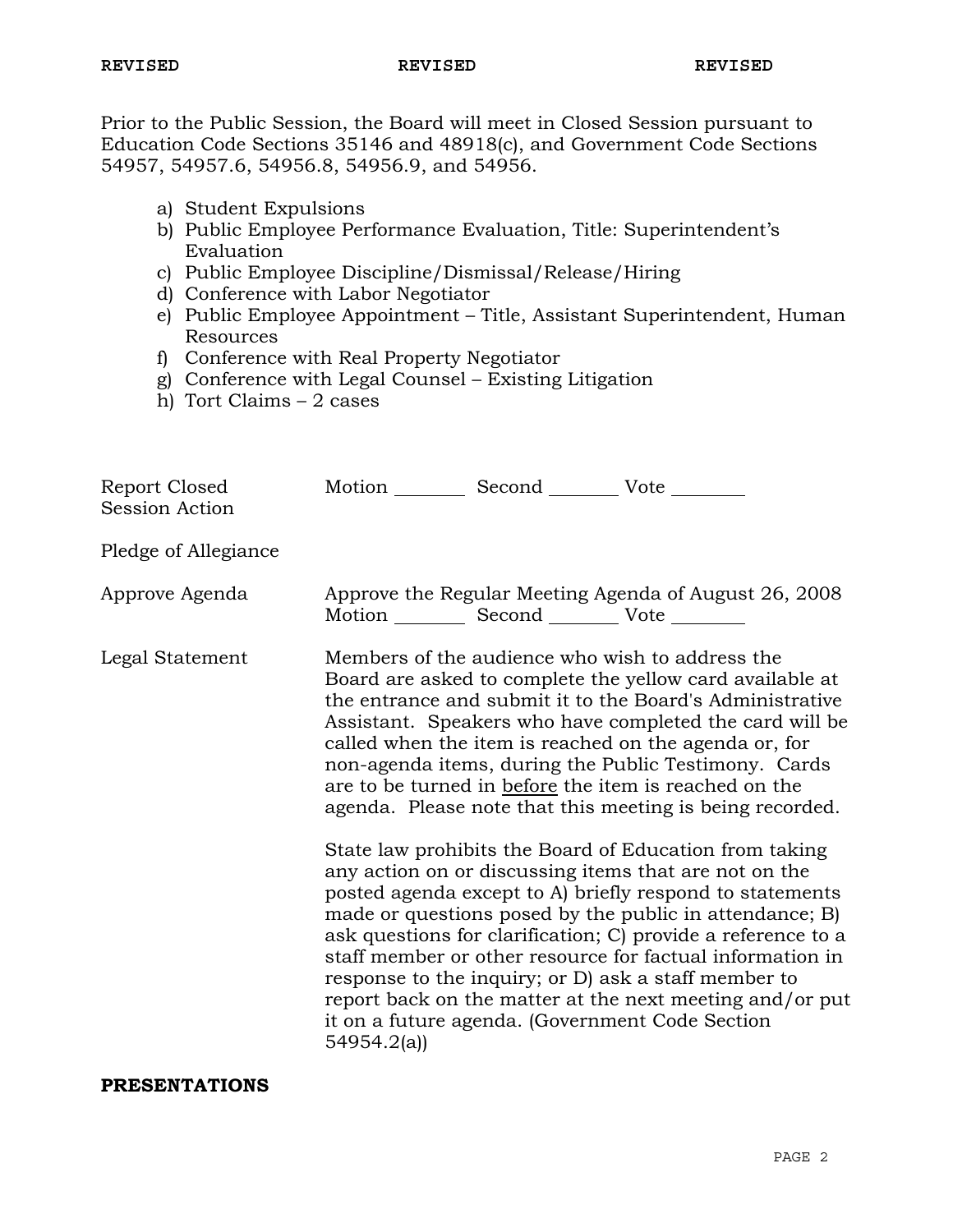| 7:00 p.m.-7:05 p.m. | $\star$ | The Board of Education will present a Resolution<br>of Appreciation and Affection to Billy Campbell,<br>Lead Custodian, for his dedication, courage,<br>commitment and heart to the students of San<br>Leandro Unified School District. |
|---------------------|---------|-----------------------------------------------------------------------------------------------------------------------------------------------------------------------------------------------------------------------------------------|
| 7:05 p.m.-7:20 p.m. | $\star$ | Staff will provide the Board with a presentation on<br>the Measure B District Parking Lot Construction<br>Document Design Phase                                                                                                         |

# **7:20 p.m. – 7:25 p.m. ACTION ITEMS**

These items are presented for action at this time. Some may have been reviewed at a previous meeting.

# Facilities and Construction

| $5.1 - A$<br>Construction<br>Document Design<br>Phase Approval for<br>the Measure B<br>District Parking Lot<br>(Formerly PG&E | <b>Staff Recommendation:</b><br>Approve the Construction Documents Design Phase<br>for the Measure B District parking lot.                                                                                                                                                                                                                                                                                                                                                     |
|-------------------------------------------------------------------------------------------------------------------------------|--------------------------------------------------------------------------------------------------------------------------------------------------------------------------------------------------------------------------------------------------------------------------------------------------------------------------------------------------------------------------------------------------------------------------------------------------------------------------------|
| Parking Lot)                                                                                                                  | Motion _________ Second __________ Vote _______                                                                                                                                                                                                                                                                                                                                                                                                                                |
| $7:25$ p.m.-7:55 p.m.                                                                                                         | Daniel Chaja, Assistant Director of Research and<br>$\star$<br>Program Evaluation, will present the student<br>achievement results of the California Standards<br>Test (CST) that was administered in Spring 2008.<br>The presentation will include: district level and<br>site specific results by grade for English Language<br>Arts, Mathematics, Science, History/Social Studies<br>for multiple years. This presentation reflects Part I<br>of a multi-part presentation. |
| $7:55$ p.m.-8:10 p.m.                                                                                                         | Staff will present an update on the McKinley and<br>$\star$<br>Washington Elementary Schools' Restroom<br>Renovations                                                                                                                                                                                                                                                                                                                                                          |
| $8:10 - 8:15$ P.M.                                                                                                            | PUBLIC TESTIMONY ON NON-AGENDA ITEMS                                                                                                                                                                                                                                                                                                                                                                                                                                           |
| $8:15$ p.m. $-8:40$ p.m.                                                                                                      | <b>REPORTS</b><br>Correspondence<br><b>Student Board Member Report</b><br>Superintendent's Report                                                                                                                                                                                                                                                                                                                                                                              |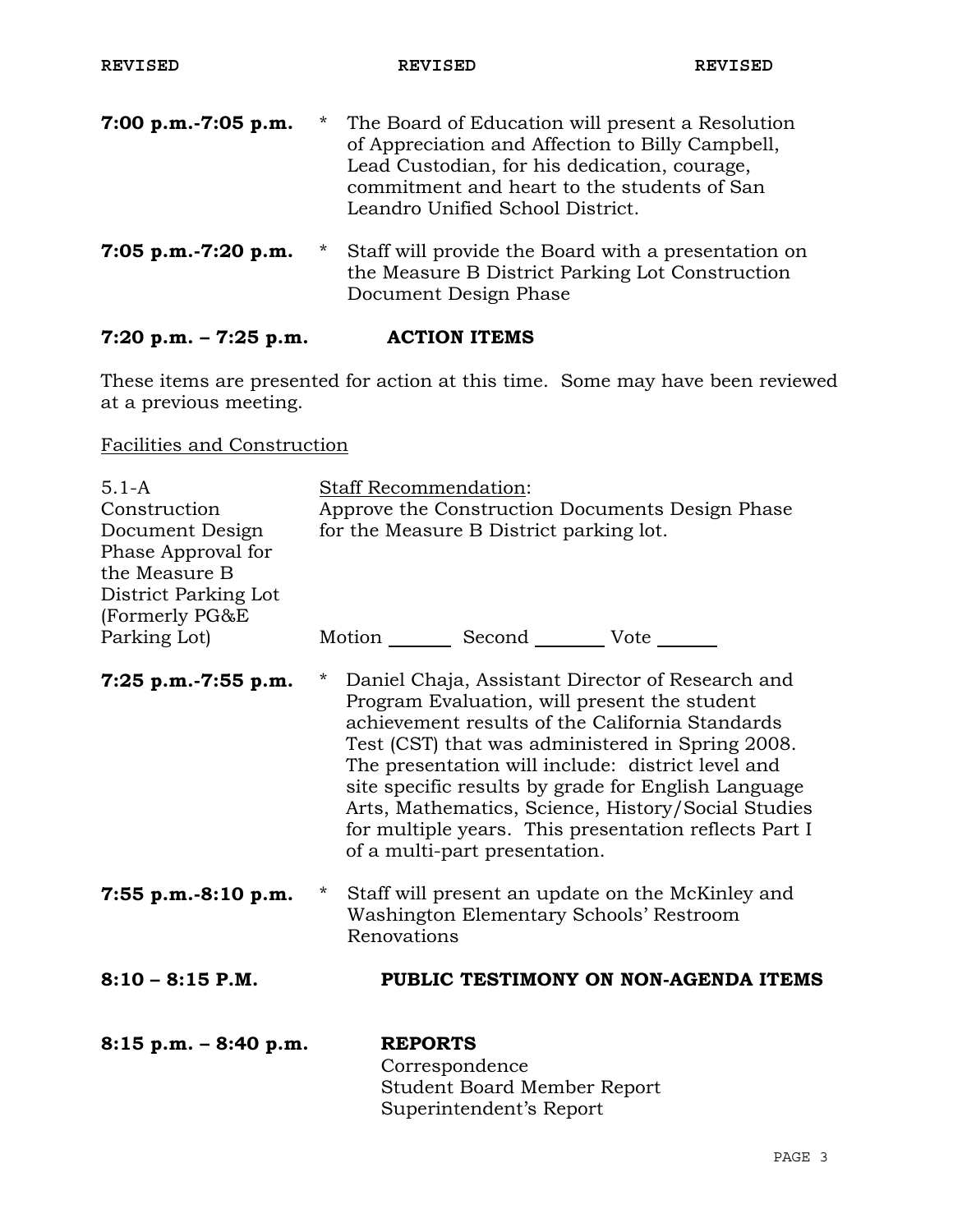Board Committee Reports

- Communication
- Facilities/Technology

## **8:40 p.m. – 8:45 p.m. CONSENT ITEMS**

These items are considered routine and may be enacted by a single motion. At the request of any member of the Board, any item on the consent agenda shall be removed and given individual consideration for action as a regular agenda item.

## General Services

| $1.1-C$<br>Approval of Board<br>Minutes – June 30,<br>2008   | Staff Recommendation:<br>Approve the minutes of the special board meeting<br>held on June 30, 2008.  |  |
|--------------------------------------------------------------|------------------------------------------------------------------------------------------------------|--|
|                                                              | Motion Second Vote                                                                                   |  |
| $1.2 - C$<br>Approval of Board<br>Minutes – July 15,<br>2008 | Staff Recommendation:<br>Approve the minutes of the regular board meeting<br>held on July 15, 2008.  |  |
|                                                              | Motion _________ Second __________ Vote _______                                                      |  |
| $1.3-C$<br>Approval of Board<br>Minutes $-$ July 29,<br>2008 | Staff Recommendation:<br>Approve the minutes of the regular board meeting<br>held on July 29, 2008.  |  |
|                                                              | Motion Second Vote                                                                                   |  |
| $1.4-C$<br>Approval of Board<br>Minutes – August 8,<br>2008  | Staff Recommendation:<br>Approve the minutes of the special board meeting<br>held on August 8, 2008. |  |
|                                                              | Motion<br>Second _______<br>Vote                                                                     |  |

## Human Resources

2.1-C Acceptance of Personnel Report

Staff Recommendation: Accept Personnel Report as submitted.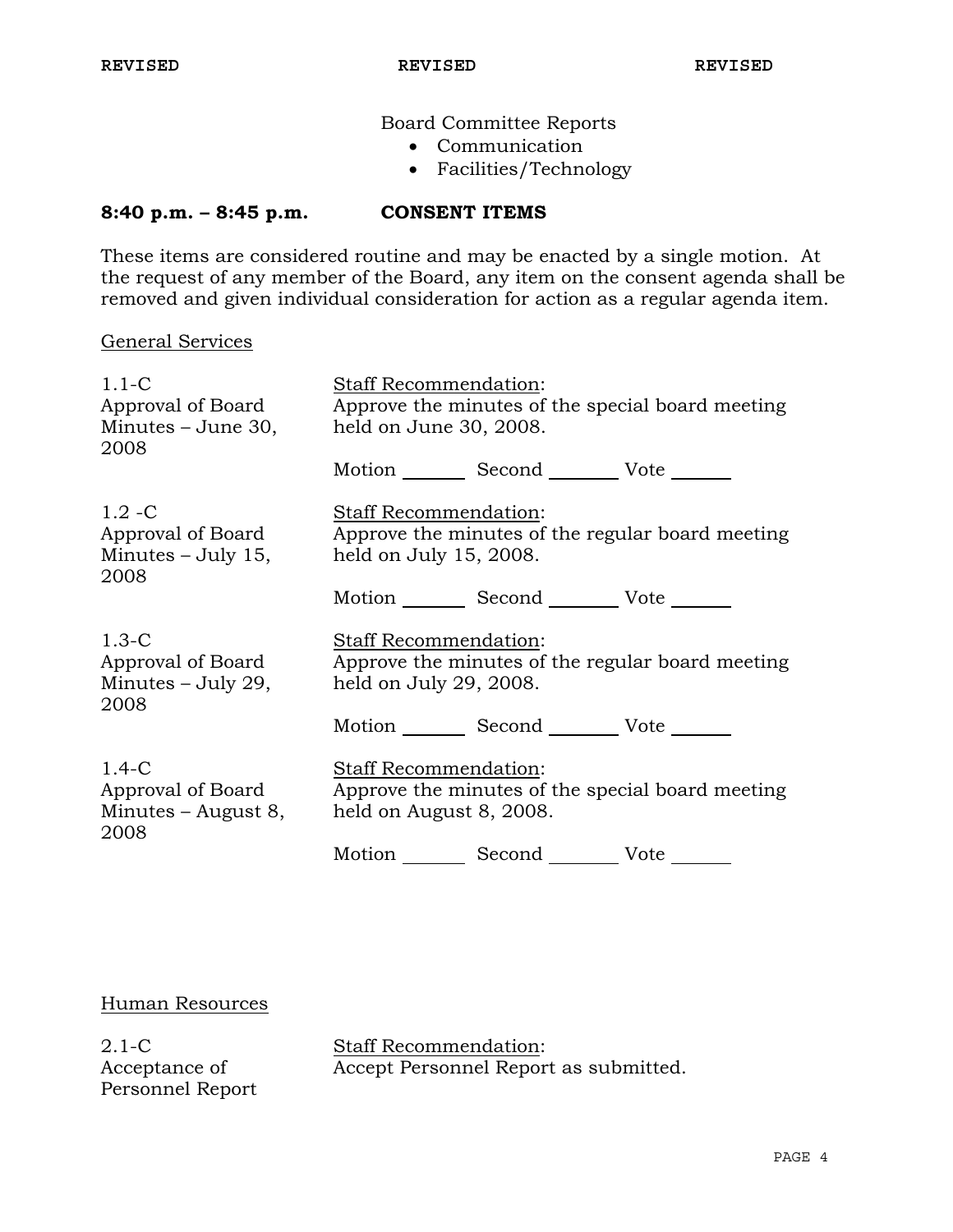in the Amount of \$5,000 for Wilson Elementary School

**REVISED REVISED REVISED** 

|                                                                  |                                                                                                                                                                                                                                                                                                               | Motion Second Vote                                                                                                                                                                               |                                                 |
|------------------------------------------------------------------|---------------------------------------------------------------------------------------------------------------------------------------------------------------------------------------------------------------------------------------------------------------------------------------------------------------|--------------------------------------------------------------------------------------------------------------------------------------------------------------------------------------------------|-------------------------------------------------|
| $2.2 - C$<br>Renewal of Student<br><b>Teaching Agreements</b>    | Staff Recommendation:<br>Approve the renewal of the Students Teaching<br>Agreement between the District and Mills College.                                                                                                                                                                                    |                                                                                                                                                                                                  |                                                 |
|                                                                  |                                                                                                                                                                                                                                                                                                               | Motion _________ Second __________ Vote _______                                                                                                                                                  |                                                 |
| <b>Educational Services</b>                                      |                                                                                                                                                                                                                                                                                                               |                                                                                                                                                                                                  |                                                 |
| $3.1-C$<br>Non-Public<br>School/Agency                           | Staff Recommendation:<br>Special Education students.                                                                                                                                                                                                                                                          | Approve the Non-Public School Contracts for                                                                                                                                                      |                                                 |
| Contracts                                                        |                                                                                                                                                                                                                                                                                                               | Motion _________ Second __________ Vote _______                                                                                                                                                  |                                                 |
| $3.2 - C$<br>Recommendation for<br>Readmission from<br>Expulsion | <b>Staff Recommendation:</b><br>Approve the recommendation from the Director of<br>Student Support Services for readmission from<br>expulsion for student E02-07/08, who has<br>satisfactorily completed the terms of his/her<br>rehabilitation plan and is eligible to return to a<br>comprehensive program. |                                                                                                                                                                                                  |                                                 |
|                                                                  |                                                                                                                                                                                                                                                                                                               | Motion _________ Second __________ Vote _______                                                                                                                                                  |                                                 |
| $3.3-C$<br>Recommendation for<br>Readmission from<br>Expulsion   | Staff Recommendation:<br>comprehensive program.                                                                                                                                                                                                                                                               | Student Support Services for readmission from<br>expulsion for student E14-07/08, who has<br>satisfactorily completed the terms of his/her<br>rehabilitation plan and is eligible to return to a | Approve the recommendation from the Director of |
|                                                                  |                                                                                                                                                                                                                                                                                                               | Motion _________ Second __________ Vote _______                                                                                                                                                  |                                                 |
| $3.4-C$                                                          | Staff Recommendation:                                                                                                                                                                                                                                                                                         |                                                                                                                                                                                                  |                                                 |
| Barona Band of<br>Mission Indians Grant                          |                                                                                                                                                                                                                                                                                                               | Approve the Barona Band of Mission Indians<br>Grant in the Amount of \$5,000 for Wilson                                                                                                          |                                                 |

Motion Second Vote

Elementary School.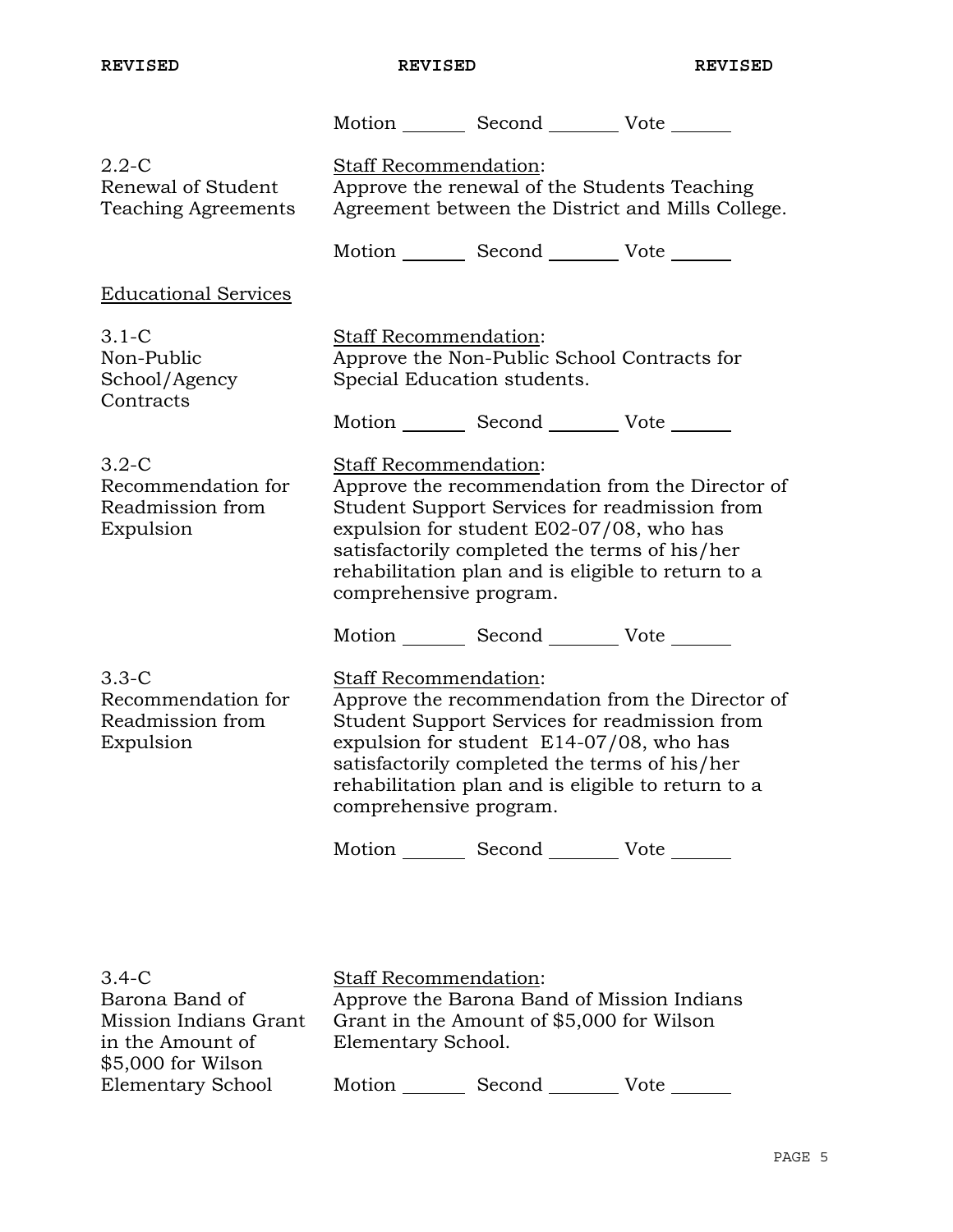| <b>Business Operations</b>                                                                                           |                                                                                                                                                                   |                                    |                                                 |  |
|----------------------------------------------------------------------------------------------------------------------|-------------------------------------------------------------------------------------------------------------------------------------------------------------------|------------------------------------|-------------------------------------------------|--|
| $4.1-C$<br>Ratification of Payroll                                                                                   | Staff Recommendation:<br>Ratify July 2008 payroll in the amount of<br>\$2,104,938.19.                                                                             |                                    |                                                 |  |
|                                                                                                                      |                                                                                                                                                                   |                                    | Motion _________ Second __________ Vote _______ |  |
| $4.2-C$<br>Approval of Bill<br>Warrants                                                                              | Staff Recommendation:<br>Approve Bill Warrants #88737108-88752699 in<br>the amount of \$3,958,726.15.                                                             |                                    |                                                 |  |
|                                                                                                                      |                                                                                                                                                                   |                                    | Motion Second Vote ______                       |  |
| $4.3-C$<br>Contract Services with<br>Ruiz & Sperow, LLP for<br>the 2008-2009 School                                  | Staff Recommendation:                                                                                                                                             | LLP for the 2008-2009 school year. | Approve the agreement with Ruiz and Sperow,     |  |
| Year                                                                                                                 |                                                                                                                                                                   |                                    | Motion _________ Second __________ Vote _______ |  |
| $4.4-C$<br>Contract Services with<br>Miller Brown & Dannis<br>(Measure A Legal<br>Services) for the 2008-            | <b>Staff Recommendation:</b><br>Approve the agreement with Miller Brown &<br>Dannis for the 2008-2009 school year for residual<br>contract issues from Measure A. |                                    |                                                 |  |
| 2009 School Year                                                                                                     |                                                                                                                                                                   |                                    | Motion _________ Second __________ Vote _______ |  |
| $4.5-C$<br>Contract Services with<br>Thurbon & McHaney,<br>LP (Student Services)<br>for the 2008-2009<br>School Year | Staff Recommendation:<br>Approve the agreement with Thurbon & McHaney,<br>LP for student services for the 2008-2009 school<br>year.                               |                                    |                                                 |  |
|                                                                                                                      |                                                                                                                                                                   |                                    | Motion _________ Second __________ Vote _______ |  |
|                                                                                                                      |                                                                                                                                                                   |                                    |                                                 |  |
| $4.6-C$<br>Contract Services with $\Delta$ purove the agreement with $M_0 \Delta$ rthur $\&$ Levin                   | Staff Recommendation:                                                                                                                                             |                                    |                                                 |  |

Contract Services with McArthur & Levin, LLP (Special Education Legal Services) for the 2008-2009 School Year Motion \_\_\_\_\_\_\_\_ Second \_\_\_\_\_\_\_\_ Vote Approve the agreement with McArthur & Levin, LLP for Special Education legal services for the 2008-2009 school year.

Facilities and Construction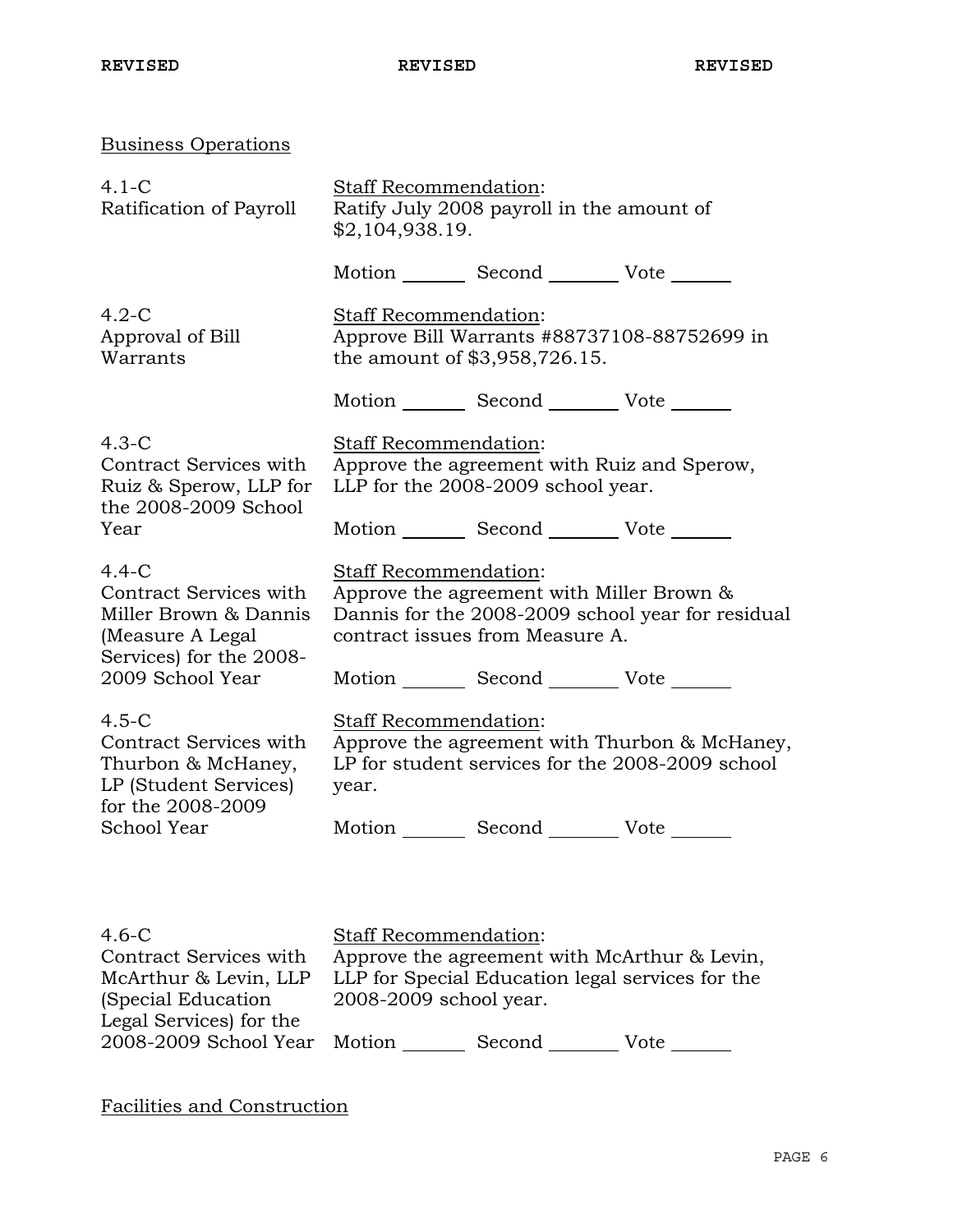| $5.1 - C$<br>Amendment #1 to<br>Ninyo & Moore<br>Geotechnical<br><b>Engineering and Soils</b><br><b>Investigation Contract</b><br>to Provide Special<br><b>Inspection and Testing</b><br>Laboratory Services for<br>the Measure B District | <b>Staff Recommendation:</b><br>Approve Amendment #1 to Ninyo & Moore<br>geotechnical engineering and soils investigation<br>contract to provide special inspection and testing<br>laboratory services for the Measure B District<br>Parking Lot. |
|--------------------------------------------------------------------------------------------------------------------------------------------------------------------------------------------------------------------------------------------|---------------------------------------------------------------------------------------------------------------------------------------------------------------------------------------------------------------------------------------------------|
| Parking Lot                                                                                                                                                                                                                                | Motion _________ Second __________ Vote _______                                                                                                                                                                                                   |
| $5.2-C$<br>Amendment #2 to<br>Ninyo & Moore<br>Geotechnical<br><b>Engineering and Soils</b><br><b>Investigation Contract</b><br>to Provide Special<br><b>Inspection and Testing</b><br>Laboratory Services for<br>the Ninth Grade          | Staff Recommendation:<br>Approve Amendment #2 to Ninyo & Moore<br>Geotechnical Engineering and Soils Investigation<br>Contract to Provide Special Inspection and Testing<br>Laboratory Services for the Ninth Grade Campus.                       |
| Campus                                                                                                                                                                                                                                     | Motion _________ Second __________ Vote _______                                                                                                                                                                                                   |
| $5.3-C$<br><b>Construction Contract</b><br>for Site Work for the<br>Portable Classroom<br>Buildings at McKinley<br>and Washington                                                                                                          | <b>Staff Recommendation:</b><br>Approve the construction contract for site work<br>for the Portable Classroom Buildings at McKinley<br>and Washington Elementary Schools                                                                          |
| <b>Elementary Schools</b>                                                                                                                                                                                                                  | Motion _________ Second _________ Vote _______                                                                                                                                                                                                    |
| $5.4 - C$<br>Change Order #1 for<br>McKinley and<br>Washington<br><b>Elementary Schools</b><br><b>Restroom Renovation</b><br>Project                                                                                                       | <b>Staff Recommendation:</b><br>Approve Change Order #1 for W. Chapto<br>Construction Company for McKinley and<br>Washington Elementary Schools Restroom<br>Renovation Project.<br>Motion Second Vote                                             |
| $8:45$ p.m. $-8:50$ p.m.                                                                                                                                                                                                                   | <b>INFORMATION</b>                                                                                                                                                                                                                                |
|                                                                                                                                                                                                                                            |                                                                                                                                                                                                                                                   |

Business, Operations and Facilities